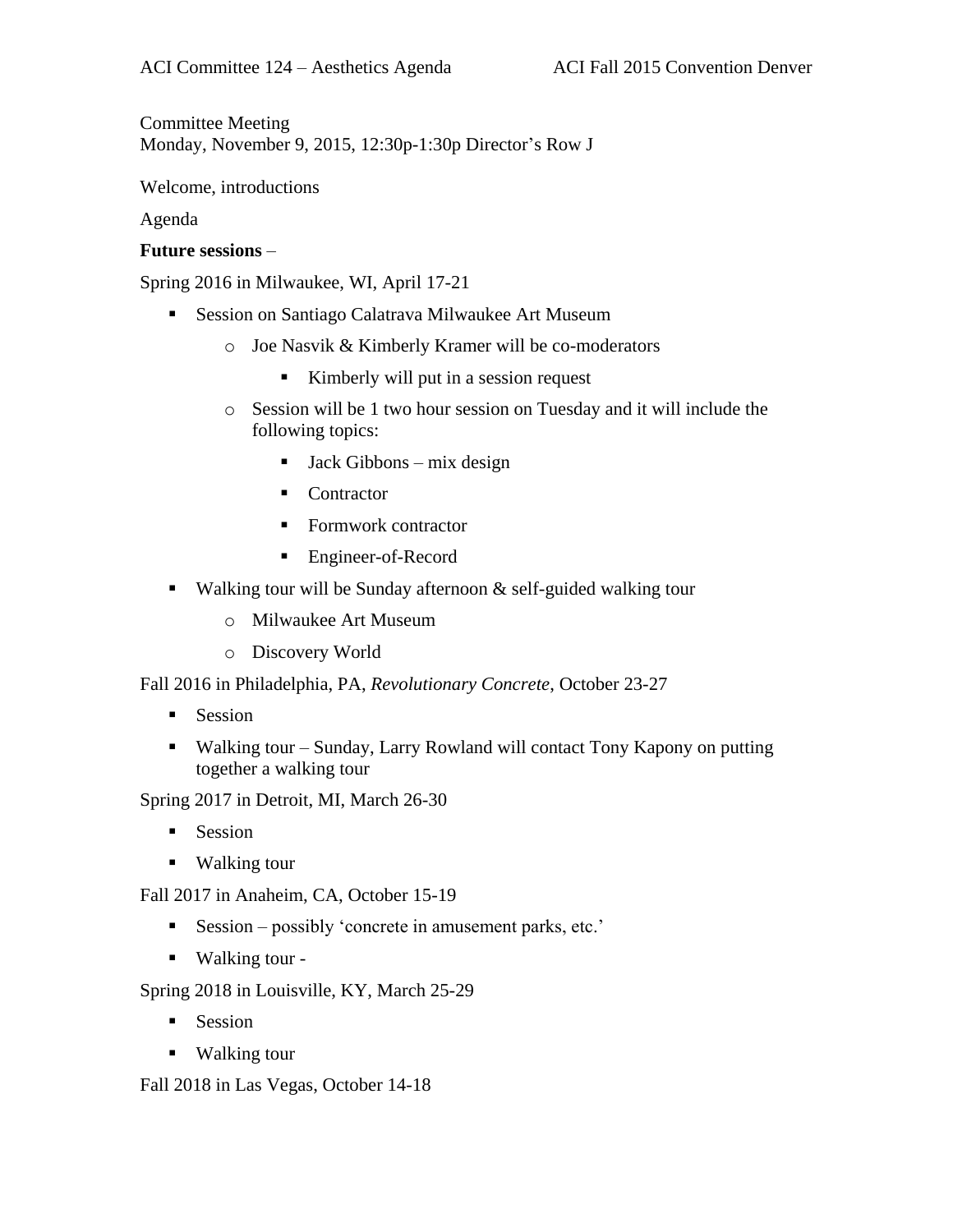- Session "Lessons learned"
- Walking tour

Spring 2019 in Quebec City, March 24-28

- **Session**
- Walking tour

### **Notable Concrete**

- Denver
- **Milwaukee**
- Philadelphia,

# **News Letter Special Publication:**

- 1 M.K. Hurd, The Woman Who Formed Concrete possibly Ward Malish
- 2 The Development of the "Earley Process": An Historical Review by Jenna Cellini Bresler
- 3 Repairing Old Concrete at Meridian Hill Park, Washington, DC by Robert Weinstein and Judith Capen
- 4 Meridian Hill Park, Masterwork in Exposed Aggregate: Who Gets Credit? By Judith Capen
- 5 Time foes, you say? Ah, ,no, Alas, Time Stays: we go (Fountain of Time) Kimberly Kramer and Larry Rowland
- 6 Secrets of John Earley's Mosaic Concrete on the Baha'i Temple by Robert Armbruster
- 7 John Earley's Mosaic Concrete Art Saints, Dinosaurs and Battle ships by Robert Armbruster
- 8 "Everyone is Seeking Security." John Earley and Basil Taylor's Polychrome Houses by Kimberly Kramer
- 9 Restoration of the Edison Memorial Tower by Anne Weber and Paul Gaudette
- John J. Earley's papers in ACI documents
	- o Some Problems in Devising a New Finish for Concrete 1918
	- o New Developments in Surface Treated Concrete Stucco 1920
	- o Building the "Fountain of Time" 1923
	- o Architectural Concrete 1926
	- o Time as a Factor in Making Portland Cement Stucco 1927